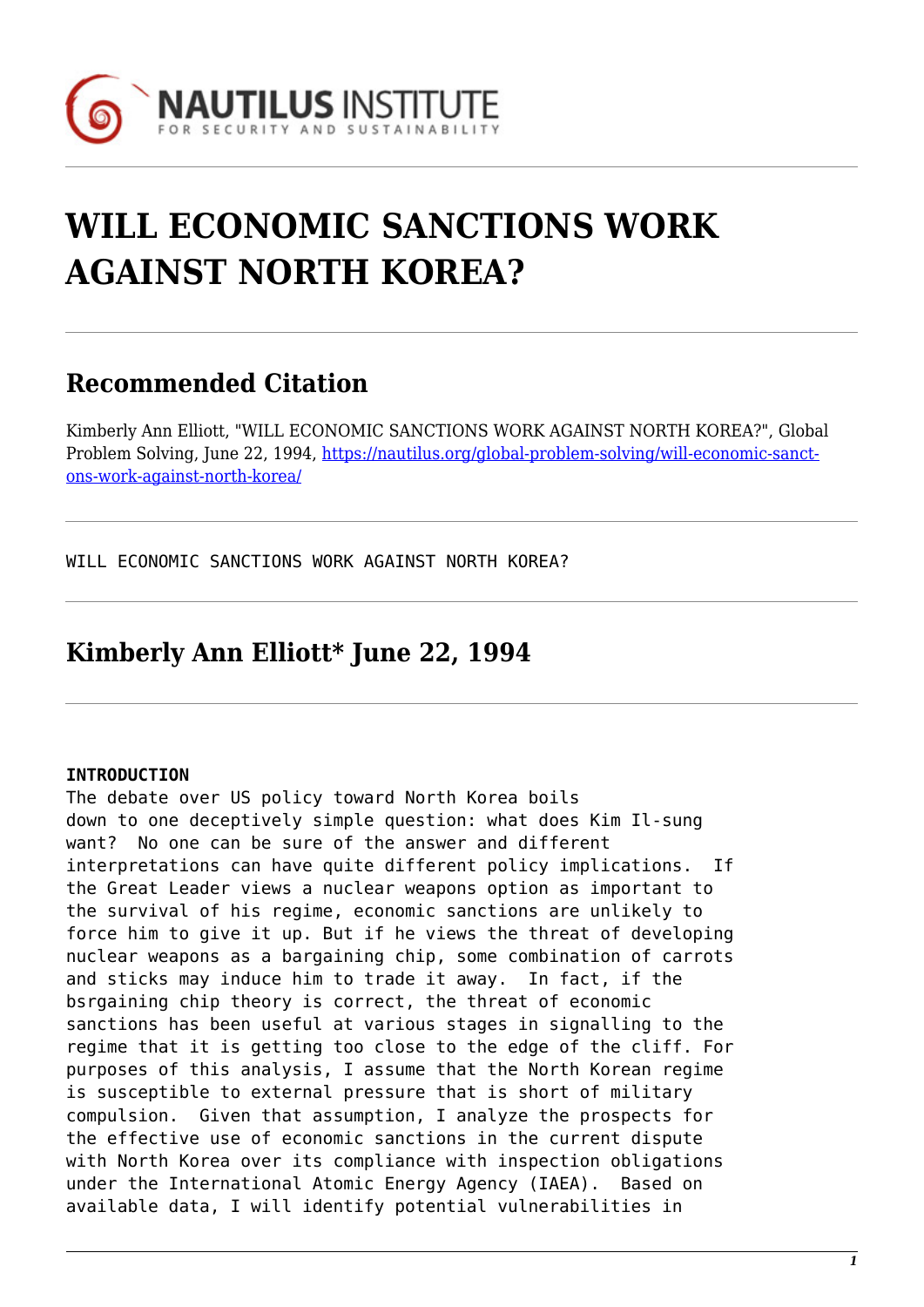North Korea's economic structure, as well as key trading partners that would have to cooperate for a sanctions effort to have a reasonable chance of success. I then present a framework developed in Hufbauer, Schott, and Elliott (1) for evaluating the circumstances under which economic sanctions are most likely to achieve foreign policy goals. I conclude with an evaluation of the specific options facing the international community in deciding whether to impose sanctions, including what products or services might be the target of effective sanctions against North Korea, and whether sanctions would be more or less likely to achieve the desired outcome as a function of how they might be applied (for example, gradually or all at once).

THE NORTH KOREAN ECONOMY North Korea presents unusually difficult challenges for countries contemplating the use of economic sanctions. The Kim Il-sung regime has chosen to follow an economic development strategy that emphasizes self-reliance, and, with the recent opening of Albania, it is the most closed economy in the world. This choice derives in part from ideology and the political need to control information about the outside world. It is also a consequence of the US decision during the Korean war to try and isolate the North, reflected today in an embargo on virtually all trade and financial relations between the United States and North Korea, and multilateral controls on exports of dual-use and military-related technology. North Korea's external trade is also limited for commercial reasons relating to its inability to service its external debt. Whatever the reasons for North Korea's economic isolation, its effects are becoming increasingly serious, compounding the problems caused by an inefficient command and control economy and high military spending (perhaps as much as 25 percent of gross national product). The Bank of South Korea estimates that the economy contracted by an average of 5.5 percent annually in the period 1990-92. Sources also report that capacity utilization in manufacturing is probably no higher than 50 percent to 60 percent, and may be as low as 30 percent because of petroleum shortages and general inefficiency in the energy sector. (2) Even the government in Pyongyang has begun to admit that the economy is in serious trouble, calling the situation "grave" in a radio broadcast monitored in Tokyo in late 1993.(3) Kim Il-sung's philosophy of "juche" creates several dilemmas for the international community. Because North Korea's trade and financial relations with the rest of the world are already limited, the scope and volume of potential leverage is less than in many other cases. This limits the range of sanctions options available. Juche also means that North Korea imports only products that it must have to keep the economy functioning and that it cannot produce domestically; it must then export to earn hard currency to pay for the imports or to provide products for barter. This deepens the dilemma for the international community since sanctions would almost inevitably affect key sectors,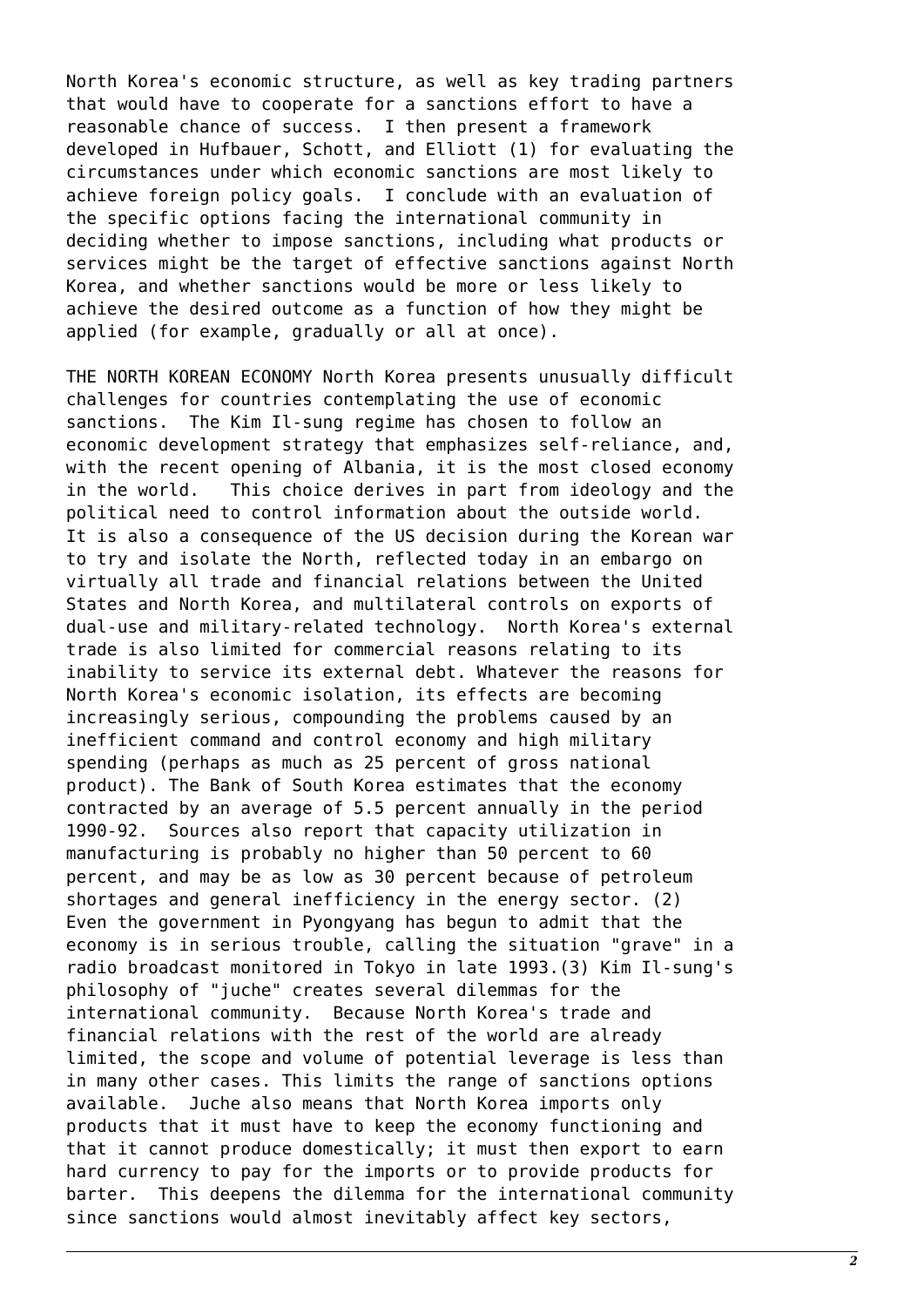including the military, and might then reverberate quickly throughout the economy. Substantial economic disruption could increase the risk of either a military response by North Korea or economic collapse, both of which the international community wants to avoid. Table 1 shows the distribution of North Korea's trade by partner country. Partial data for 1992 suggest that trade with Russia declined sharply again and that Russia is now North Korea's third largest trading partner, behind China and Japan. (4) Other data indicate that inter-Korean trade has grown so rapidly since it was first legally permitted in 1988 that South Korea may now be the North's fourth largest trading partner. South Korean government approvals for trade with the North through the first seven months of 1992 reportedly totalled \$387 million, with perhaps \$350 million being imports from the North. This would make South Korea another important source of foreign exchange for North Korea.

 Table 1. North Korea's Foreign Trade by Source (million dollars)

 Exports(a) Imports (a) 1989 1990 1991 1992 1993 1989 1990 1991 1992 1993 USSR/ FSU(b) 891 1047 563 n.a. n.a. 1641 1668 858 n.a. n.a. China 167 142 85 154 297 399 403 524 541 600 Japan 268 271 284 n.a. n.a. 216 194 223 n.a. n.a. A.Subtotal 1326 1460 932 n.a. n.a. 2256 2265 1605 n.a. n.a. B.All 1686 1857 1240 916 1020 2905 2930 2280 1500 1620 sources A/B 78.6 78.6 75.2 n.a. n.a. 77.7 77.4 0.4 n.a. n.a.

a. The data for 1992 and 1993 are from a different source and thus may not be completely consistent with earlier years.

b. The collapse of the Soviet Union further complicates the problems in compiling consistent, reliable data on the North Korean economy. Among other things, the exchange rate of the ruble has depreciated significantly and some sources suggest that the drop-off in trade with Russia when valued in dollars was even greater than indicated in the table. An article by JETRO researcher Dr. Murooka Tetsuo presents data showing two-way trade between North Korea and Russia of only \$1,142 million in 1990 and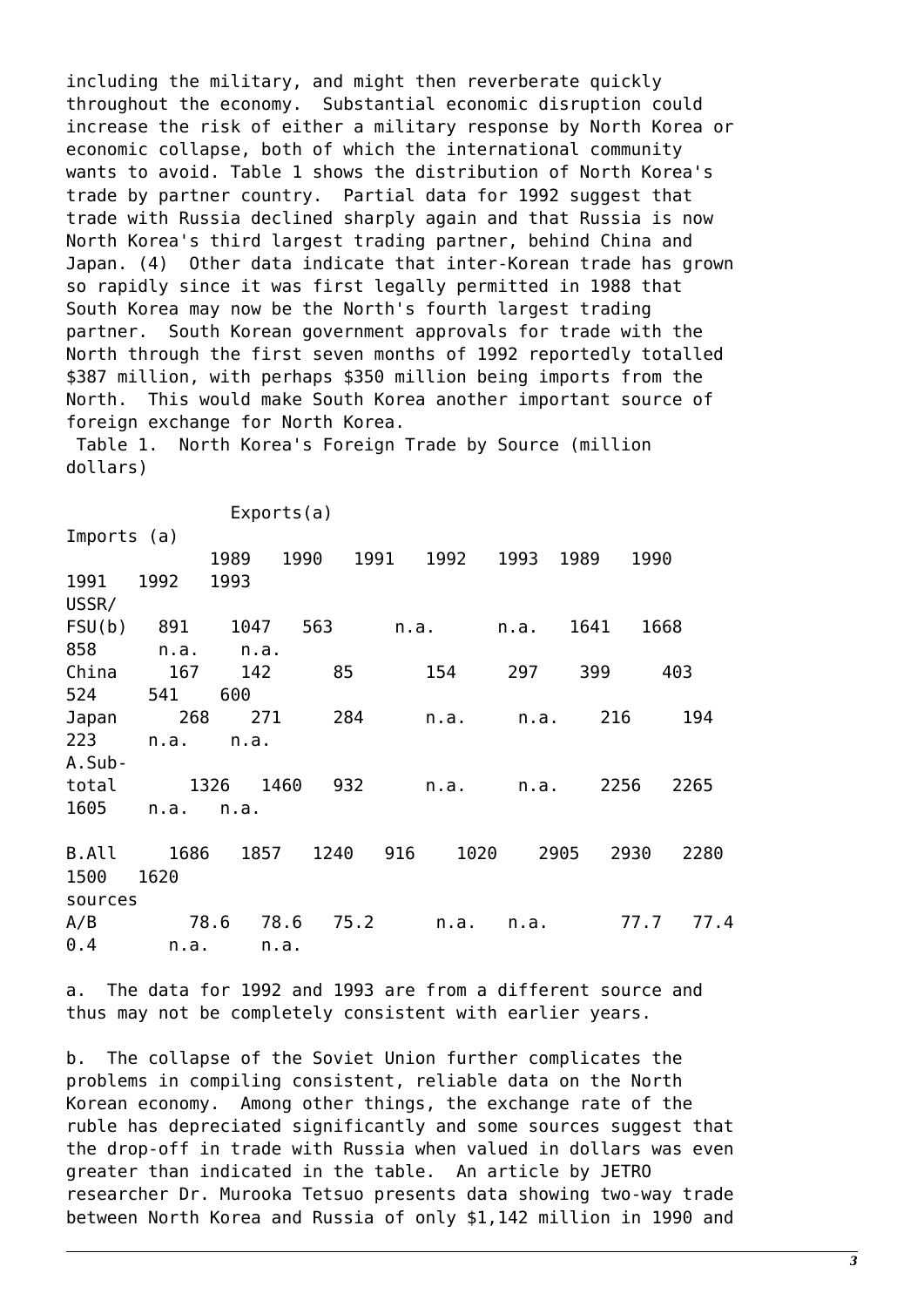\$365 million in 1991 ("The Future of North Korea Trade in Agricultural Products," Vantage Point, vol. XVI, no. 3 (March): 1-20).

Sources: For 1989-91, JETRO and South Korean Ministry of Foreign Affairs, as reported in Economist Intelligence Unit, op. cit., p. 88; for 1992-93,the Central Bank of the Republic of Korea, as reported in The Journal of Commerce, June 20, 1994, 1A, 7A.

Oil, China, and Iran. Petroleum products supply only around 15 percent or so of energy consumption, but shortages would affect three key sectors in particular: the military, transportation, and food production (petroleum is used in fertilizer production and to run food processing machinery). Transportation bottlenecks also affect other sectors, including the ability to get food from the countryside to urban areas. Reuters reported in the Fall of 1993 that urban workers were going into the countryside to barter "toothpaste, soap" and other items for food, with Hamhung reportedly not having received rice rations for two or three months because of transportation difficulties. (5)

Until the collapse of the Soviet Union, that country was a major source of concessional oil supplies for North Korea; since then, Russia has put trade on a hard currency or barter basis and oil exports to North Korea reportedly have slowed to a trickle. China has surpassed the former Soviet Union (FSU) as North Korea's largest trading partner and emerged in 1991 and 1992 as a major supplier of oil, by one estimate accounting for 40 percent of total North Korean oil imports in 1992, possibly rising to 75 percent in 1993. (6) Although no data is available, Iran reportedly concluded a deal to barter oil for SCUD missiles and related technology that may have been worth several hundred million dollars. (7) North Korea also apparently has some capacity to produce oil from coal, but it is not clear how much room there is for expansion, over what period of time, and at what cost in terms of diverting coal from other uses.

Food. In recent years North Korea's grain output reportedly has been declining and has not been sufficient to meet basic needs, even without the difficulties in transporting food from rural to urban areas described above. Although the data, as usual, is sketchy and of unknown reliability, some sources put grain output in recent years at less than 5 million tons per year versus estimated demand of 6.6 million tons. (8) In 1991, North Korea reportedly concluded a barter deal with Thailand for 1 million tons of rice over two to three years in exchange for coal, cement, and marine products. Also in 1991, China reportedly agreed to provide some \$150 million in food aid over five years, while South Korea may also be providing covert financing for food (for example, paying for a shipment of rice from Vietnam), as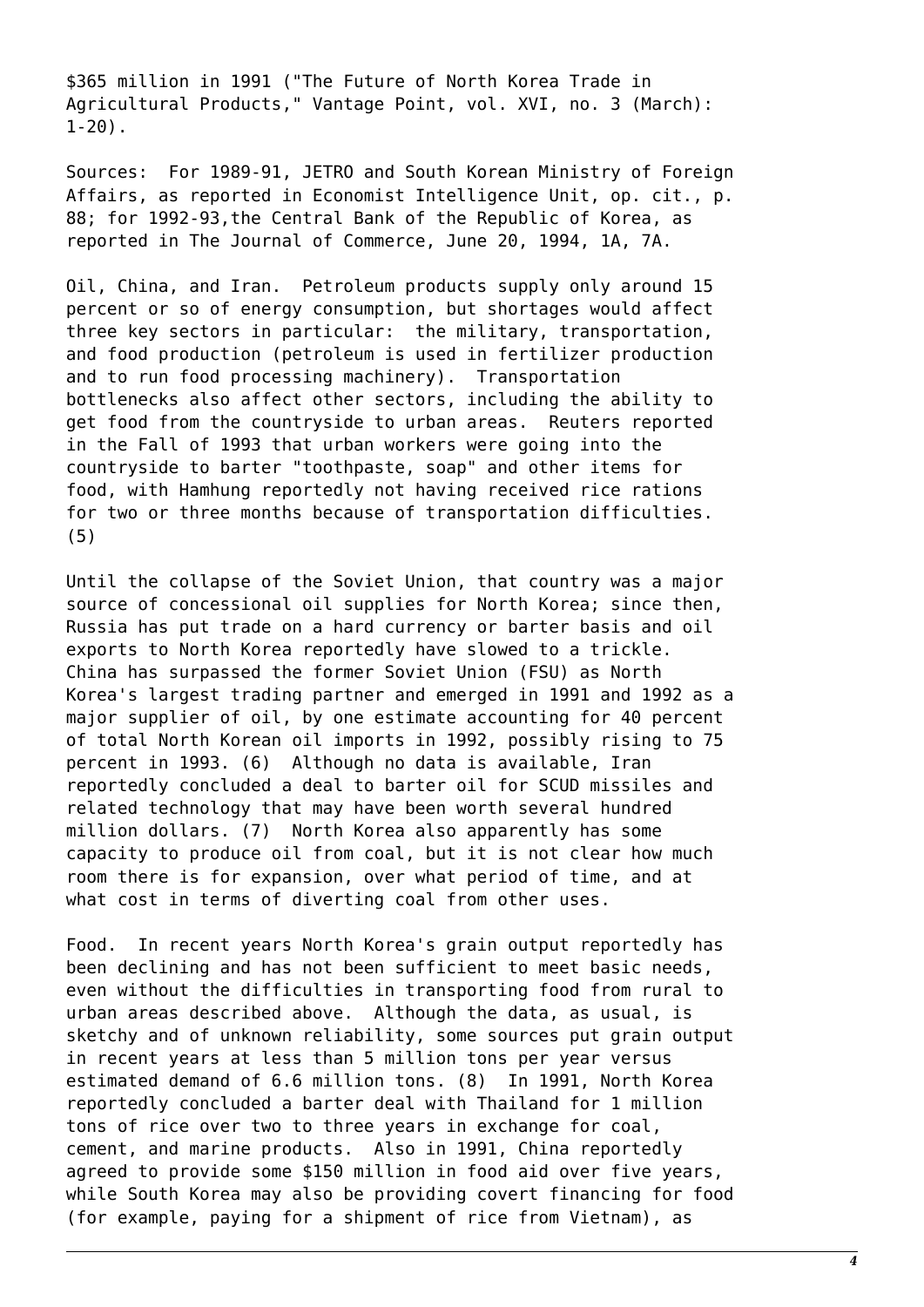well as providing small amounts of rice directly. (9)

Coking coal. North Korea has large deposits of anthracite coal, which supply about 70 percent of its total energy consumption. But it has almost no deposits of coking-grade coal, which is essential in steelmaking, and must import it. As with oil, China reportedly has replaced Russia as North Korea's primary source for coking coal, accounting for nearly 90 percent of imports in 1993.(10) Output of steel reportedly dropped by half in 1992. Shortages of coking coal could further squeeze steel supplies and have serious follow-on effects for the rest of economy, including in areas such as transportation that would also be hit by an oil embargo. Construction, which accounts for a significant portion of economic activity in North Korea, would also be hard-hit.

Technology. North Korea turned to Western technology in the early 1970s when it attempted to build a light industry, export sector with machinery imports from the West. Its timing was poor, however, and it was hammered by the 1973-74 oil crisis and global economic recession. It eventually defaulted on the loans used to make the purchases and has been largely shut off from Western credit and technology since. (11)

Hard currency. North Korea exports mainly minerals and metals, such as iron and steel, and cement; agricultural products, including fish and other marine products; and a small amount of precious metals, such as gold and silver. Exports have not been sufficient to pay for needed imports, however, and North Korea runs persistent trade deficits. Russia, responding to its own problems and to North Korea's rising debts, put most trade on a hard currency basis in 1991.

China has repeatedly threatened to put trade on a hard currency basis, but apparently has allowed trade to continue, in part through barter.

South Korea may now be the North's fourth largest trading partner and will be an important source of foreign exchange as long as it allows the North to run large surpluses. It is also an important potential source of trade and investment if the nuclear and other bilateral issues are resolved. The largest single source of hard currency apparently is the pro-North Korean community in Japan, which sends anywhere from \$600 million to \$2 billion per year in cash to Pyongyang. Much of the cash reportedly is carried in suitcases and plastic bags on the twice-a-month ferry from Niigata by Japanese North Koreans going to visit family members in North Korea. (12)

A FRAMEWORK FOR ANALYZING ECONOMIC SANCTIONS In Hufbauer, Schott, and Elliott, we examined 115 cases of economic sanctions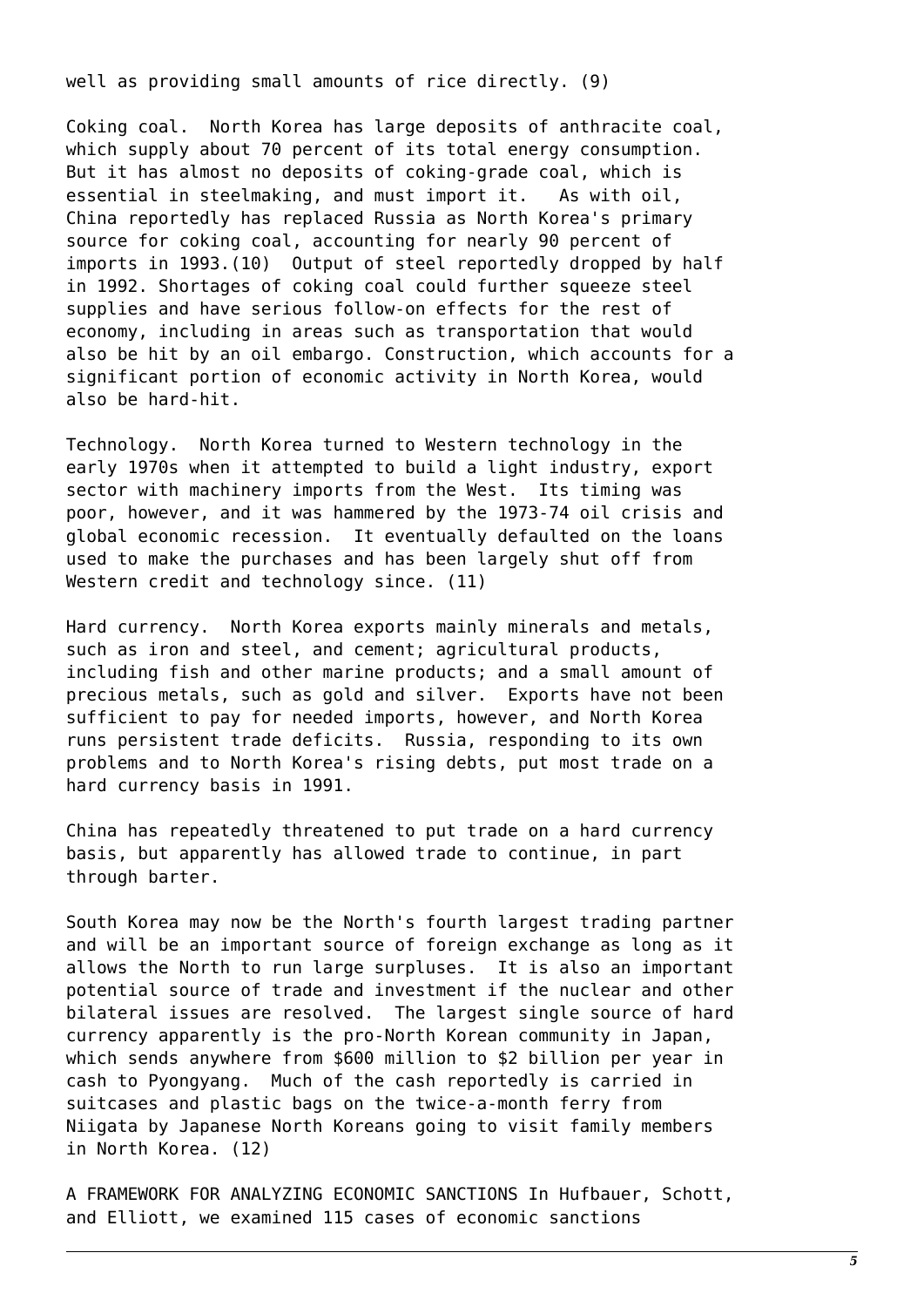beginning with World War I. Most of the episodes studied occurred after the Second World War, and most were unilaterally imposed by the United States (77 of the 115) with only minor or no cooperation from its allies. The United Nations was constrained for much of the post-war period by Cold War politics and, prior to the 1990 embargo of Iraq (in response to its invasion of Kuwait), had imposed mandatory sanctions only twice: comprehensive sanctions against Rhodesia from 1966 to 1979, and an arms embargo of South Africa from 1977 to 1994. Since 1990, the United Nations has imposed comprehensive sanctions against Iraq, Serbia, and Haiti, and arms embargoes against a number of countries suffering from civil unrest, including Somalia, Sudan, Liberia, and Rwanda, and the UNITA rebels in Angola. The goals of economic sanctions have ranged from the relatively modest, such as the United States seeking to settle expropriation disputes with developing countries, to the highly ambitious, such as ending apartheid in South Africa.

My colleagues and I made judgments about the outcome in each case--the extent to which stated foreign policy goals were achieved--and the contribution made to that outcome by sanctions. We then developed a set of six political and five economic variables that might be expected to affect the effectiveness of sanctions. These eleven variables are summarized in table 2. By comparing outcomes across cases with the values for the economic and politcal variables, we were able to draw conclusions about some of the factors that appear to influence the effectiveness of economic sanctions in achieving foreign policy goals.

| Table 2. Summary of Variables Analyzed     |                       |
|--------------------------------------------|-----------------------|
| Variables having a                         | Variables having a    |
| Variables with no                          |                       |
| positive relationship                      | negative relationship |
| clear relationship                         |                       |
| with success                               | with success          |
| with effectiveness                         |                       |
|                                            |                       |
|                                            |                       |
| Percentage of the                          | Difficulty of the     |
| Type of sanction imposed                   |                       |
| target's total trade<br>conducted with the | objective sought      |
| sanctioner                                 |                       |
|                                            |                       |
| Warmth of prior                            | Extent of inter'l     |
| The ratio of the sanctioner's              |                       |
| relations between                          | cooperation sought    |
| GNP to that of the target                  |                       |
| the sanctioner                             | (correlated with      |
| (most sanctioners in the                   |                       |
| and target                                 | difficulty of goal)   |
|                                            |                       |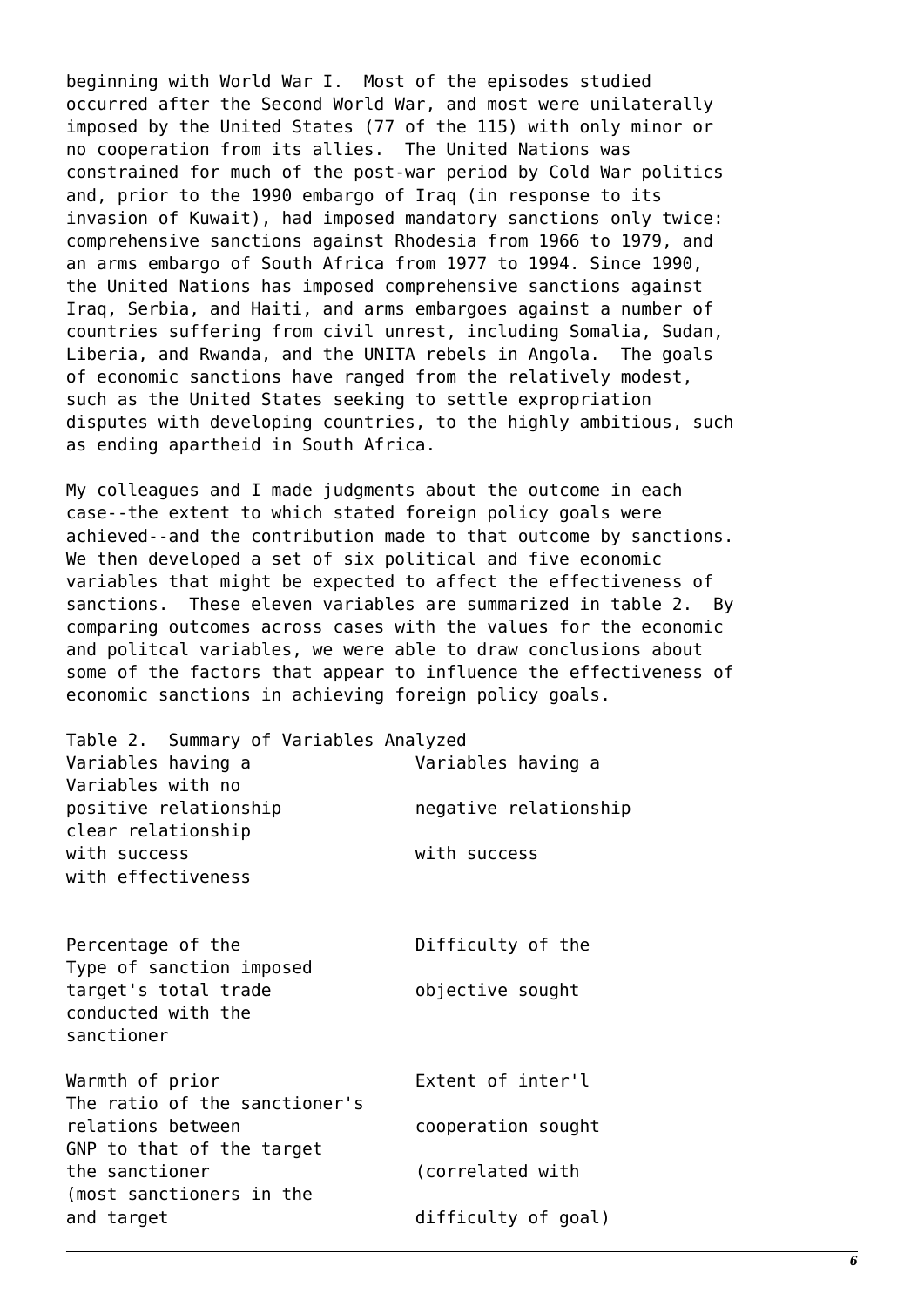sample are much larger than

their targets)

Cost to the target Cost the sanc-Use by the sanctioner of as a percentage of tioner imposes on accompanying policies its GNP itself (covert, quasi-military,

or regular military)

 Offsetting assis tance received by the target from a third party

 Economic health and political stability of the target

As noted above, the data set is dominated by unilateral US sanction cases, which suggests several caveats in interpreting the observed negative correlation between the probability of a sanctions success and the extent of international cooperation. First, in a great number of cases, international cooperation played no role in the outcome because the United States did not seek it. Second, cooperation was more extensive in cases involving more difficult goals, though the data suggests that it was a necessary but not sufficient condition for success in such cases. Finally, the results suggest that international cooperation has become more important over time as US economic and political hegemony has declined and the global economy has become more interdependent.

Overall, we found that economic sanctions had contributed to at least partially successful outcomes in 34 percent of the 115 cases studied. The success rate for cases involving what were defined as "major" goals--such as impairing the military potential of an adversary or forcing the surrender of territory- was lower, just 23 percent. We concluded that sanctions are most likely to be effective when: (1) the goal is relatively modest, thus lessening the importance of multilateral cooperation, which often is difficult to obtain, and reducing the chances a rival power will bother to step in with offsetting assistance; (2) the target is economically weak and politically unstable even before sanctions are imposed; (3) the sanctioner and its target are friendly toward one another and conduct substantial trade (the sanctioner accounted for 28 percent of the average target's trade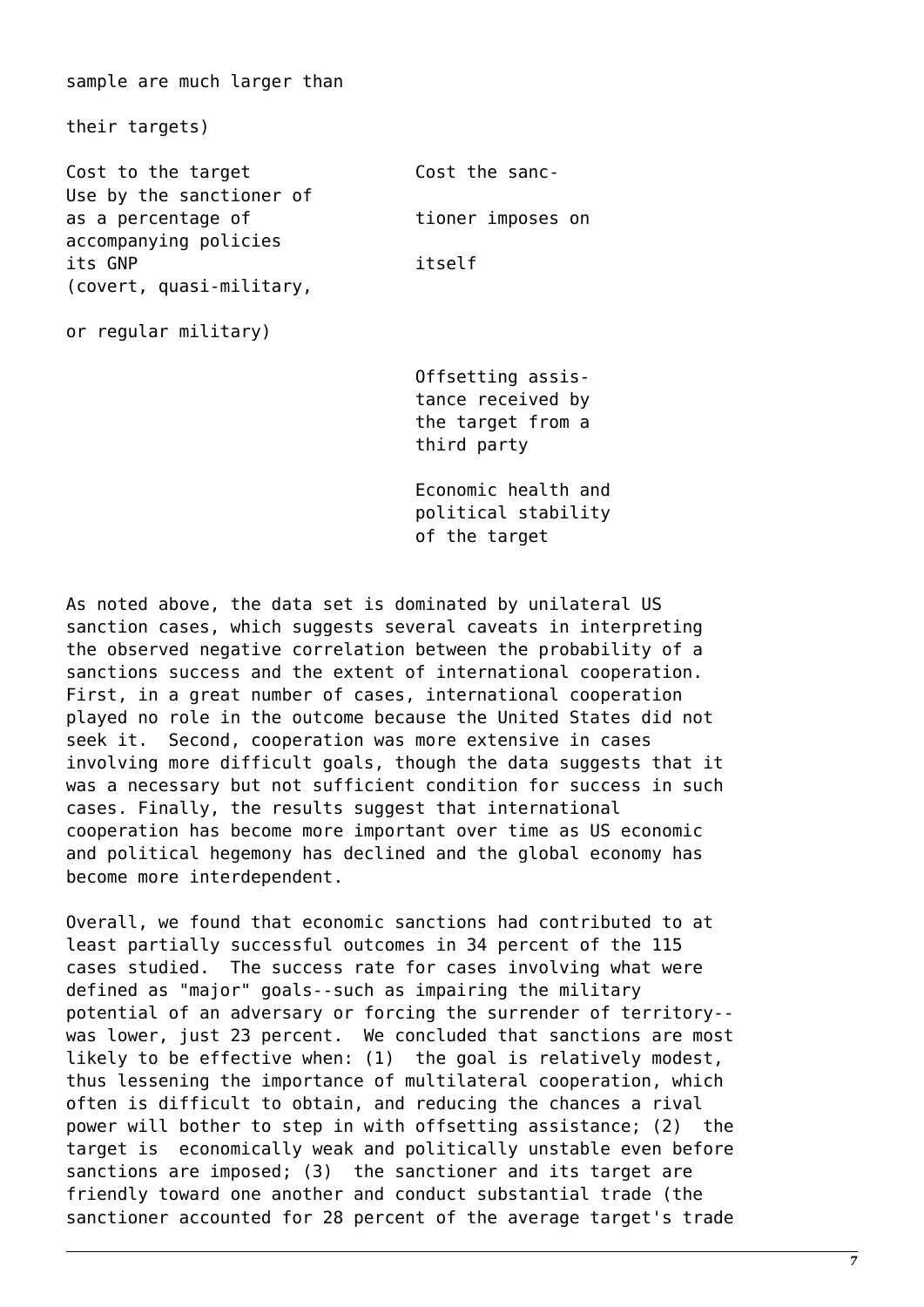in all success cases but only 19 percent in failures; in cases involving "major" goals, the ratios were 36 percent and 16 percent, respectively); (4) the sanctions are imposed quickly and decisively to maximize impact (the average cost to the target as a percentage of GNP in all success cases was 2.4 percent and 1 percent in failures, in cases involving "major" goals, the figures were 4.5 percent and 0.5 percent, respectively); (5) the sanctioner avoids high costs to itself.

In sum, economic sanctions succeed when the economic and political costs of the sanctions to the target outweigh the costs it expects to incur from complying. Multilateral sanctions under the auspices of the United Nations typically involve ambitious objectives, which runs counter to the first finding that sanctions are a limited instrument that work best to achieve relatively modest, clearly defined goals. However, international cooperation is also likely to be more extensive under a UN mandate than otherwise, which may allow more ambitious objectives to be achieved. Thus, UN sanctions are likely to involve both higher costs of compliance, because the objective will be ambitious, and higher costs of defiance, because the sanctions are likely to be more comprehensive in scope.

A key problem in evaluating the prospects for success in a given case is that, while the costs of defiance--the likely economic impact of the sanctions--can be measured with some confidence, the costs of compliance cannot be measured in any precise way. A second problem is that the same cost, measured as a percentage of GNP, may be valued differently by different types of regimes. For example, an authoritarian government may be less responsive to the pain inflicted by economic sanctions than a democratic government whose survival depends on the support of a majority of its citizens. The normal problems associated with predicting the response of a targeted government are compounded when the regime is as secretive as that of Kim Il-sung.

THE FRAMEWORK APPLIED TO NORTH KOREA This section takes each of the five major conclusions outlined above in turn and applies them to the North Korean case. (1) Goals, cooperation, and offsetting assistance. Inducing North Korea to abandon its suspected nuclear weapons program is a high profile, ambitious objective. A secondary, but important, goal is preserving the integrity of the international nonproliferation regime. Thus, international cooperation is important. From the US perspective, cooperation is essential because the United States already has banned virtually all trade and financial relations with North Korea since 1950 and, thus, has very little negative economic leverage available to it. (13)

Fears of unintended consequences, however, complicate the decision to impose economic sanctions for North Korea's immediate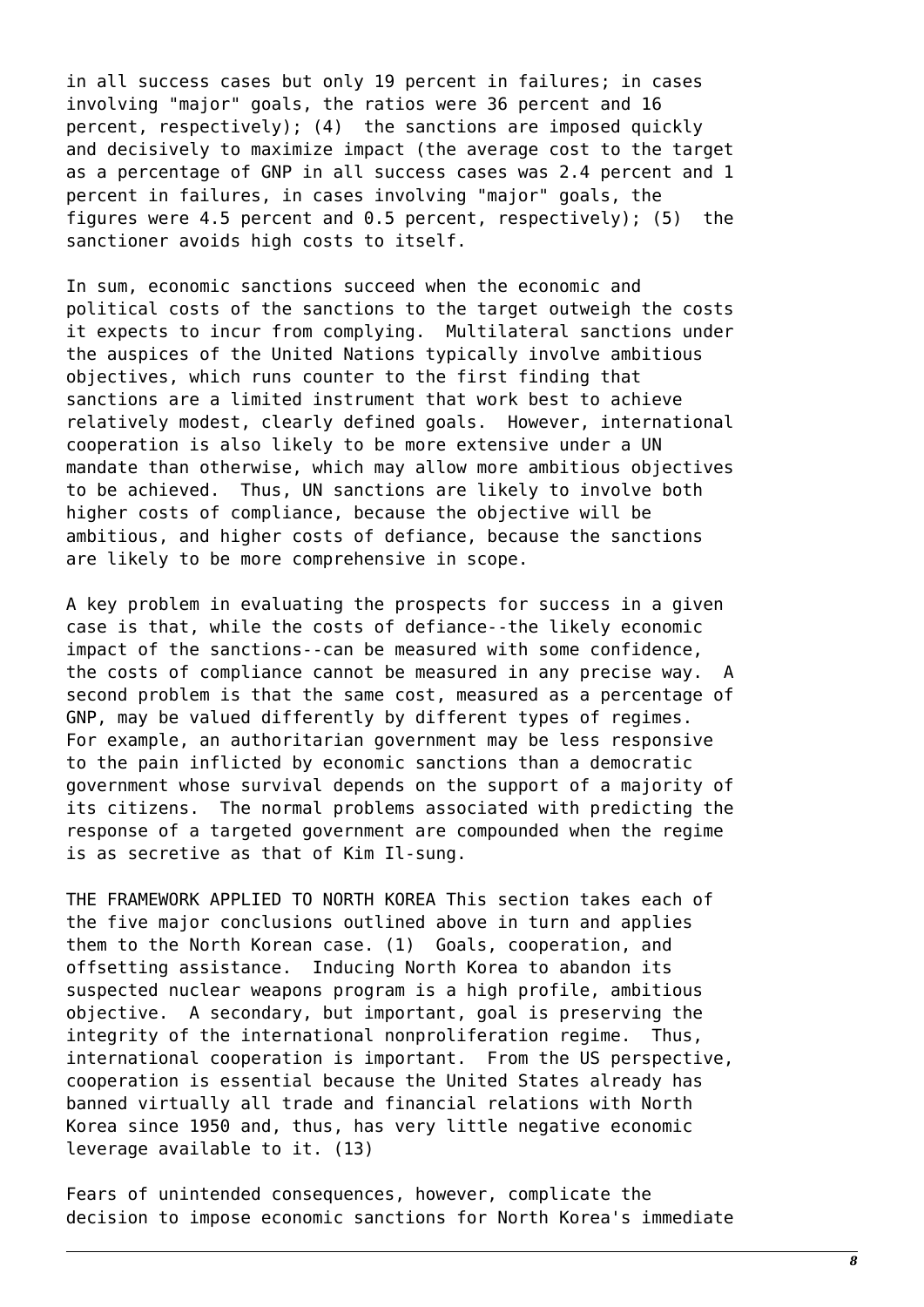neighbors. South Korea and Japan do not want to provoke Kim Ilsung into a rash military response, and no one, but especially South Korea, wants to risk an economic collapse that could make eventual reunification even more costly for the South, in relative terms, than German reunification was for the Federal Republic of Germany. In addition to these concerns, China may also be reluctant to acquiesce in UN sanctions to enforce antiproliferation objectives, an ongoing sore spot in its own bilateral relations with the United States. In addition to Chinese approval or abstention, multilateral UN sanctions would also require approval or acquiescence from Russia, which has a UN Security Council veto, and which has expressed displeasure at not being consulted by the United States on this issue. Even if comprehensive UN sanctions are eventually imposed, however, Iran and Libya could provide significant offsetting assistance through continued oil shipments. (2) Economic health and political stability. North Korea's economy appears to be under severe stress, but that has not yet translated into clear signs of political instability. Visitors to Pyongyang in the Spring of 1993 reported visible signs of an energy crisis--little traffic on the streets and numerous blackouts. There were also reports of food riots in the summer of 1992 and again in the spring of 1993. (14) Upon returning from Pyongyang in June 1994, former President Jimmy Carter reported that the streets of the capital were "bustling and neon-lit", but diplomats questioned that description. (15) (3) Diplomatic and trade relations prior to sanctions. The volume of potential economic leverage is limited because of North Korea's self-imposed isolation, which has been involuntarily deepened as a result of the regime's inability to generate the hard currency needed to pay for imports, and the unwillingness of China and Russia to continue providing goods on concessional terms. Still, if China, Japan, and Russia cooperate, the sanctions would cover probably 70 percent of North Korea's reported trade flows, well above the average in past successful cases (36 percent in difficult cases). (4) Potential economic costs of sanctions for the target. If North Korea's foreign trade accounts for 10 to 15 percent of GNP, comprehensive UN sanctions could easily impose an economic cost on North Korea at least equal to the average for past successful cases with ambitious objectives (4.5 percent of GNP), even allowing for extensive evasion and smuggling.16 (5) Economic costs to the sanctioner. The obverse of North Korea's relative autarky is that its trade is not large enough to be of much economic importance to its partners. But the potential costs if sanctions provoke a military response from North Korea or an economic and political collapse could be quite high. Concerns about these potential costs have have been a major factor dictating the cautious strategy followed to date.

SANCTIONS ALTERNATIVES WITH RESPECT TO NORTH KOREA The Hufbauer, Schott, and Elliott analysis revealed a strong correlation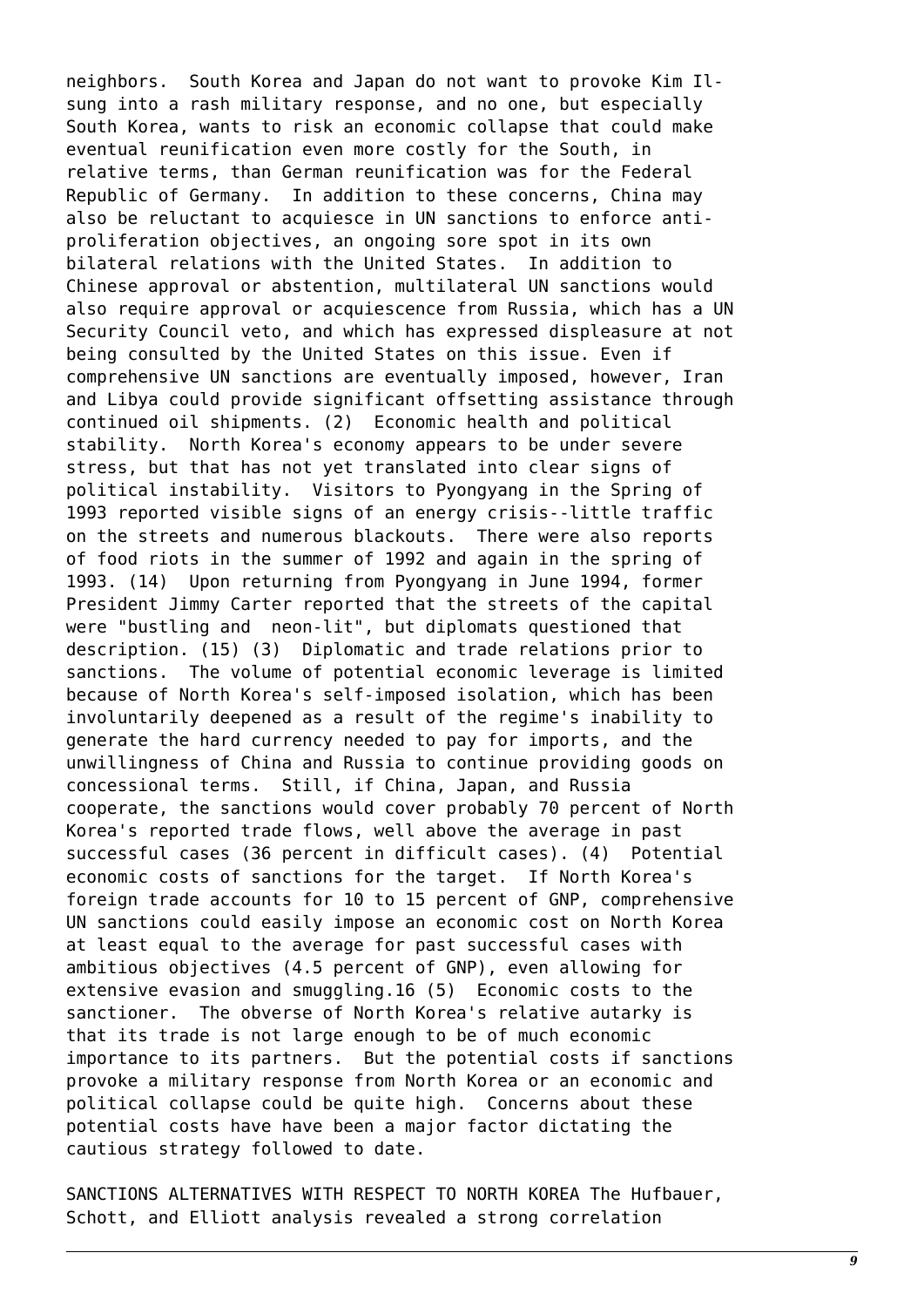between the estimated economic costs to the target of sanctions and the probability of success. We concluded that a gradual, "turning the screws" strategy is less likely to be successful than quick, comprehensive-- decisive--imposition of economic sanctions because, "Time affords the target the opportunity to adjust: to find alternative suppliers, to build new alliances, and to mobilize domestic opinion in support of its policies." And, to reiterate, raising the costs of defiance may be particularly important when the price the target must pay for complying with sanctioners' demands is perceived to be high.

In contrast, the sanctions strategy outlined in early June by the Clinton administration begins with modest, primarily symbolic sanctions, which would be ratcheted up if necessary.

This cautious gradualism has been dictated by the concerns of North Korea's neighbors, who would be primarily responsible for enforcing the sanctions and who do not want to provoke either a military backlash or a destabilizing and costly economic collapse. North Korea has threatened to treat the imposition of sanctions as an act of war and explicitly threatened Japan with "deserving punishment" if it cooperated with US proposals to cut off the flow of funds from the Korean community in Japan. (17) Given concerns in the region about possible North Korean responses, the recent opening for continued negotiation spawned by former President Carter's trip to Pyongyang was a welcome excuse for suspending moves toward sanctions.

If the renewed talks do not produce the desired results, however, economic sanctions will quickly return to the agenda. The first phase of the proposed Clinton sanctions would involve boycotting North Korean arms exports, which would cost the regime an estimated \$50 million to \$100 million a year. Other sanctions in the initial phase would include suspending the remainder of a \$15 million UN Development Program project, as well as plans for the much larger Tumen River project. Cultural, scientific, and educational exchanges would also be cut off. (18) The second phase of sanctions in the Clinton administration plan would ban all financial transactions, including North Korea's single largest source of foreign exchange, the remittances from Koreans in Japan. A ban on financial transactions would inhibit the regime's ability to import oil, food, and other products even without imposing sanctions directly on exports to North Korea. This measure was deferred to the second phase because of Japanese reluctance to be out front on sanctions because of a possible backlash among the Korean community there or even the possibility of terrorist acts fomented by North Korea. Japanese officials have said Japan would "carry out its responsibility" even without a UN resolution, if China continues to oppose the imposition of sanctions, but Japan clearly would prefer the political and diplomatic cover of a UN mandate. (19)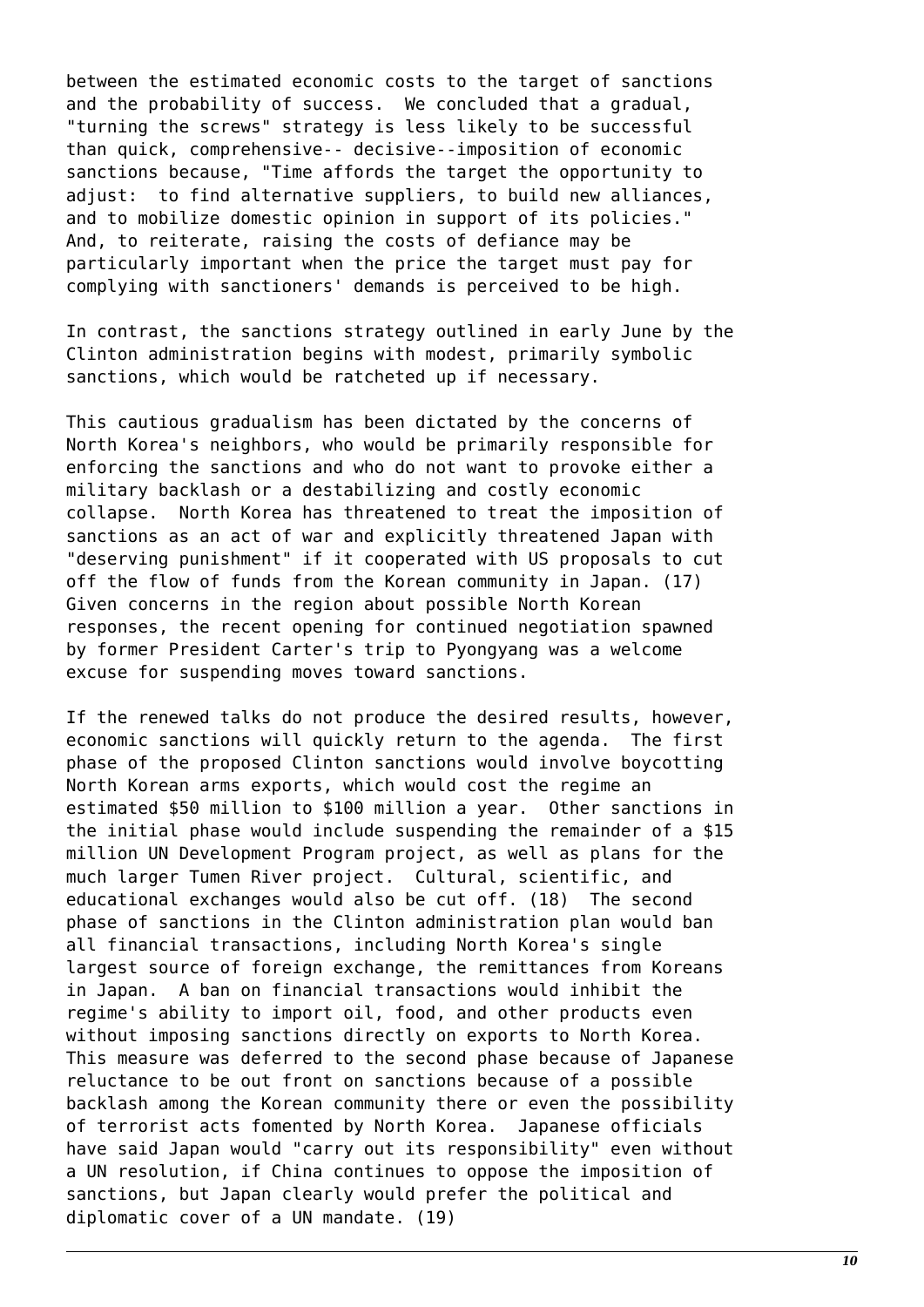The Clinton plan did not explicitly mention moving to a full trade embargo in a potential stage three, apparently to placate China. While China might ultimately acquiesce in the phase one and two sanctions, by abstaining on a Security Council vote, a trade embargo would directly involve China in enforcement. One way for China to finesse this problem would be to refuse to continue barter trade if phase two sanctions are imposed and to insist on hard currency, which North Korea would be hard-pressed to produce if the ban on financial transactions is effective.

Virtually all of the proposed sanctions pose significant enforcement challenges. The major markets for North Korea's arms exports, primarily missiles, are Iran and Syria. Iran, in particular, would have little incentive to cooperate in the sanctions effort. Iran might also be willing to ignore broader trade sanctions and take China's place as North Korea's major supplier of oil. While the administration has called for a cargo flight ban to enforce the arms boycott, it apparently believes that naval interdiction would be too provocative a step, which means Iran potentially could poke large holes in any sanctions package. Even with naval interdiction, and assuming China formally acquiesced in a trade embargo, controlling trade across the Chinese border could be difficult given the sometimes tenous control of Beijing over its farflung regions. Finally, money is a fungible commodity and efforts to halt the cash flow from Japan to North Korea will require extensive global cooperation, as well as limits on the movement of people from Japan to North Korea.

A final question is whether to include food in any sanctions package, which would have an immediate impact, exacerbating shortages already plaguing the economy. Food, however, along with medicines and other medical supplies, is typically exempted from sanctions outside of wartime for humanitarian reasons. Moreover, the moral dilemmas raised by including food in an embargo are amplified when the targeted regime is an authoritarian one in which the people have no voice.

SUMMARY AND CONCLUSIONS Despite its relative autarky, what North Korea does import affects key linkages in its economy and economic sanctions, reasonably enforced, could have significant economic impact. Modest sanctions, such as those proposed in phase one of the Clinton plan, might be effective in sending a signal of seriousness to North Korea if talks bog down again in July, but only if the threat to increase the pressure as necessary is believed in Pyongyang. In this, China is the key. Russia also has a veto in the UN Security Council and would need to be consulted on appropriate steps if it becomes necessary to move to economic sanctions, but China is the vital link if sanctions are to be imposed.

If China were to veto a sanctions resolution in the Security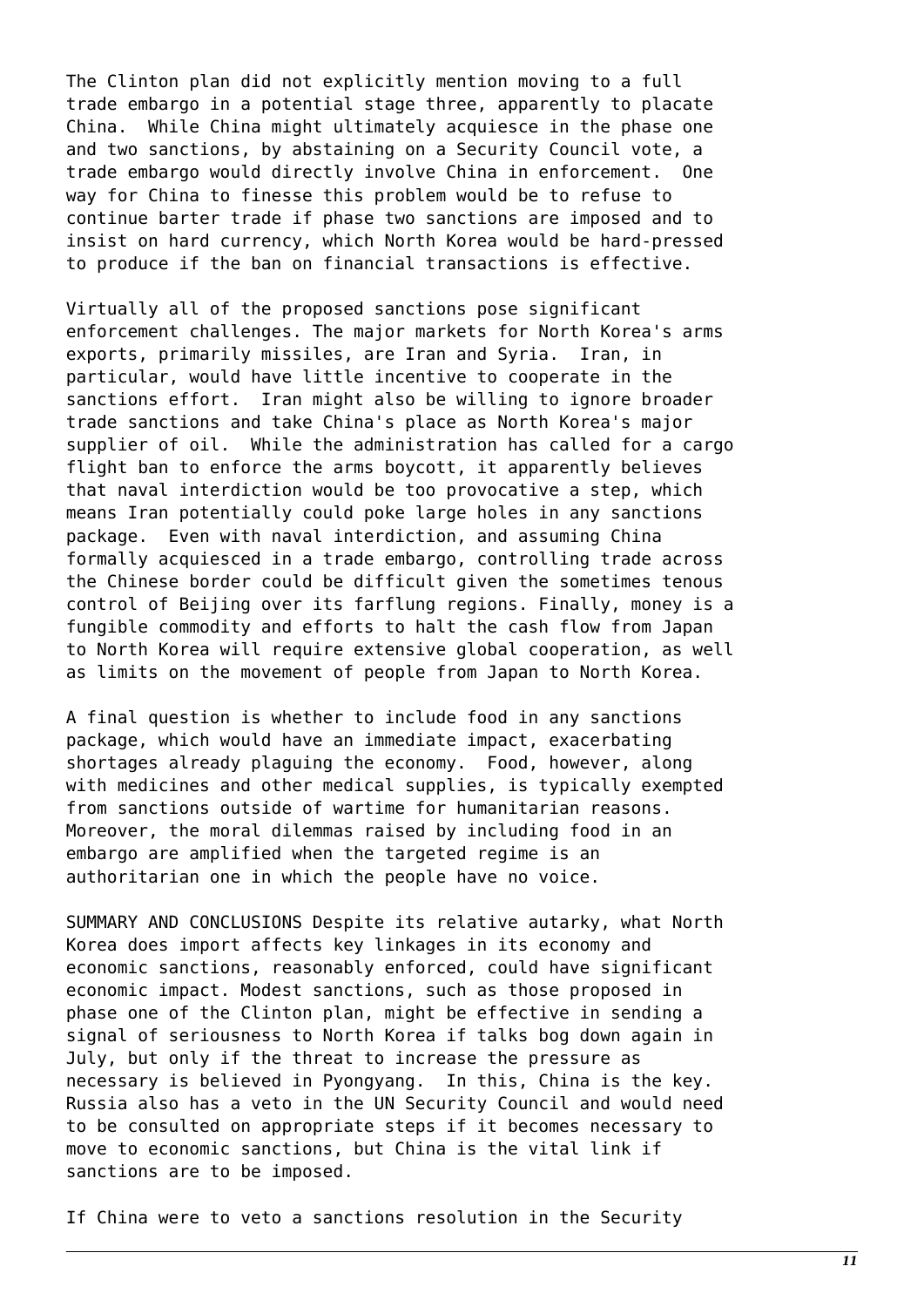Council, it could strengthen North Korea's resolve to stand fast, while weakening Japan and South Korea's resolve to cooperate with the United States in a sanctions effort without a UN mandate. If China were to abstain on, or even better approve, a sanctions resolution vote incorporating phases one and two as outlined above, it would bolster any sanctions effort. China could further enhance the impact of phase two financial sanctions by requiring hard currency for sales of oil, without being directly involved in imposing trade sanctions.

It could be argued that the combination of an ideological straitjacket, relatively large military expenditures, and economic mismanagement have resulted in self-imposed sanctions against the North Korean economy. Because of the economy's inability to produce goods that the rest of the world is interested in buying, it is increasingly unable to buy on world markets other goods that it needs and cannot produce itself. Combined with international political changes that have reduced the willingness of its major allies to continue subsidizing it, North Korea is increasingly suffering from a self-induced economic squeeze. Under these circumstances, and given the likely problems in enforcing economic sanctions, carrots would appear to offer greater leverage in this case than sticks--unless the regime views the carrots on offer as "poisoned carrots" that threaten the Kims' hold on power. (20)

Which brings us back to the original question: what does Kim Ilsung want? If he views improvement in North Korea's economic situation as critical to maintenance of the regime, a combination of carrots and sticks likely will be effective in resolving the current crisis. If, however, Kim views the opening to the outside world that would accompany improved economic relations as a threat to his control, and if he believes nuclear weapons are essential in protecting North Korea's security, neither carrots or sticks will be effective. In that situation, sanctions would likely be necessary to protect the integrity of the international proliferation regime, but policymakers would need to be prepared to deal with the potential consequences, including a possible military response in the short run and likely collapse of the regime in the longer run.

Notes 1. Hufbauer, Gary Clyde, Jeffrey J. Schott, and Kimberly Ann Elliott, Economic Sanctions Reconsidered, 2nd ed., rvd., Washington, Institute for International Economics, 1990.

2. Oxford Analytica Daily Brief, January 25, 1993; Park Youngho, "Will North Korea Survive the Current Crisis? A Political Economy Perspective," The Korean Journal of National Unification, vol. 2, 1993, p. 113-115; Journal of Commerce, June 20, 1994, 7A; Australian National Korean Studies Centre, Korea to the Year 2000: Implications for Australia, East Asia Analytical Unit,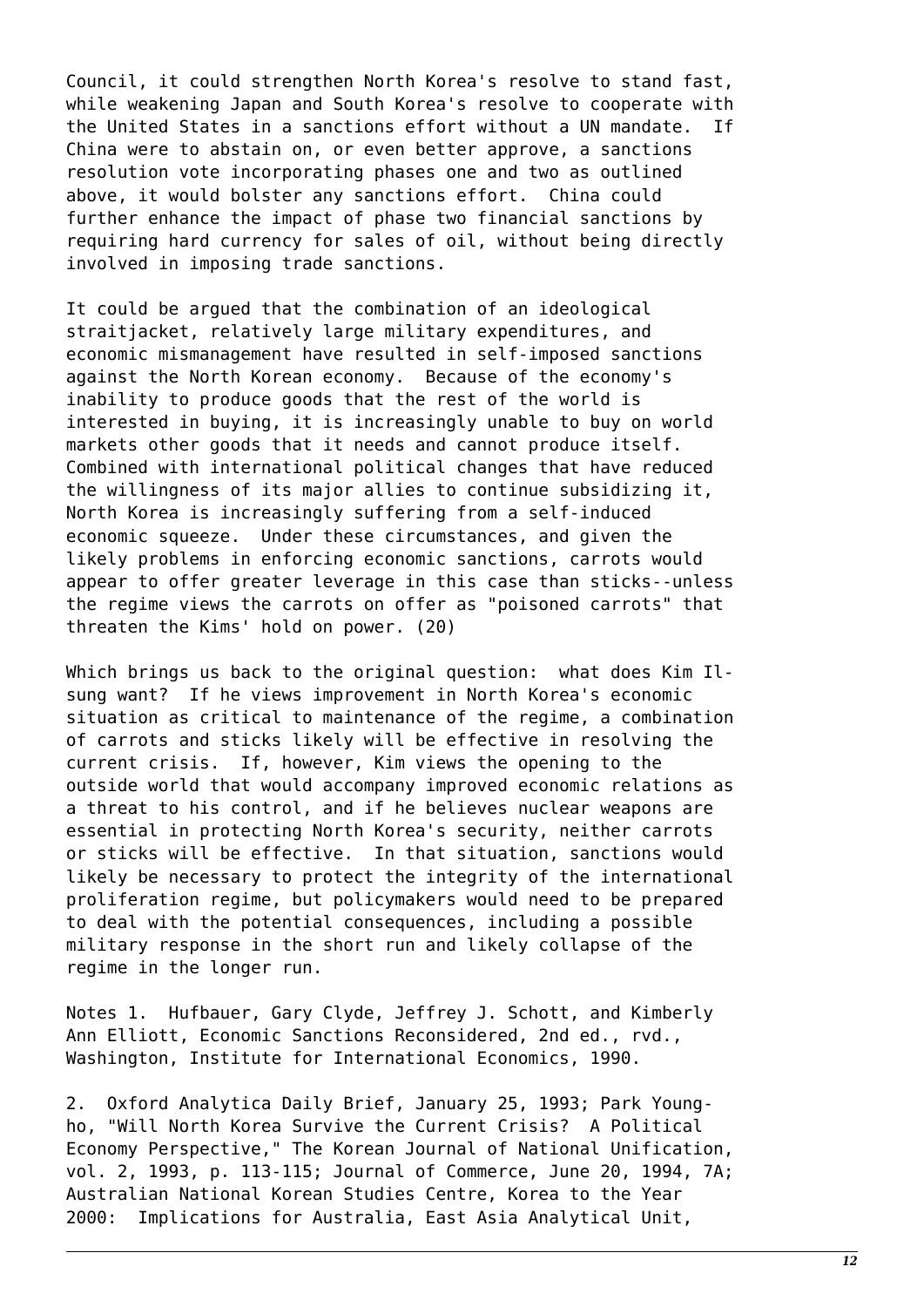Department of Foreign Affairs and Trade, Commonwealth of Australia, 1992, 50; Wall Street Journal, March 13, 1993.

3. Washington Post, December 9, 1993; Financial Times, December 10, 1993.

4. Oxford Analytica Daily Brief, January 25, 1993.

5. Journal of Commerce, November 16, 1993; Economist Intelligence Unit, China, North Korea Country Profile, 1992-93, p. 80; Peter Hayes, "Should the United States Supply Light Water Reactors to Pyongyang?" Paper presented to a Carnegie Endowment for International Peace Symposium, November 16, 1993, p. 22.

6. Wall Street Journal, April 2, 1993; Journal of Commerce, June 20, 1994, 7A; Washington Post, June 17, 1994, A20.

7. Economist Intelligence Unit, op. cit., p. 87.

8. Park, op. cit., 108; Oxford Analytica Daily Brief, January 25, 1993.

9. Far Eastern Economic Review, May 30, 1991, 38-39; Journal of Commerce, June 20, 1994, 7A.

10. Hayes, op. cit., p. 22; Journal of Commerce, June 20, 1994, 7A.

11. Economist Intelligence Unit, op. cit., p. 86.

12. New York Times, November 1, 1993; Journal of Commerce, June 20, 1994, 7A.

13. When the United States imposed the original trade embargo of North Korea at the beginning of the Korean War in 1950, it was comprehensive. In April 1989, the United States modified the embargo to allow "commercially-supplied goods intended to meet basic human needs," subject to case-by-case approval. Congressional Research Service, "Economic Sanctions Imposed by the United States Against Specific Countries: 1979 through 1992," CRS Report for Congress 92-631 F, Foreign Affairs and National Defense Division, August 10, 1992, Washington.

14. Oxford Analytica Daily Brief, January 25, 1993.

15. Washington Post, June 21, 1994, A1.

16. The methodology used in our analysis to estimate the costs to the target of economic sanctions involved, first, estimating the value of the trade or financial flow initially affected by the sanction, and, then, multiplying that figure by a fraction based